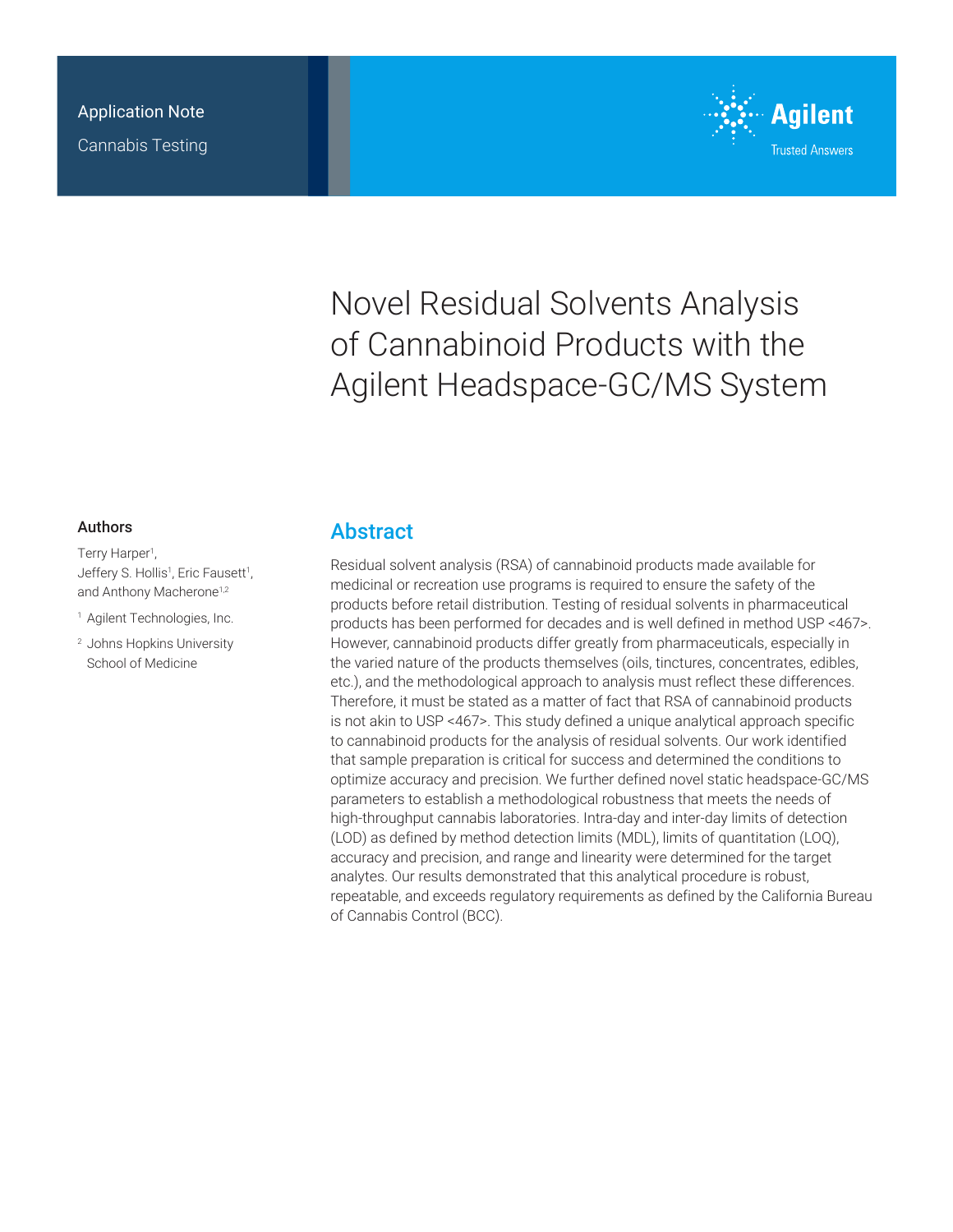# Introduction

A robust analytical method for residual solvents in cannabis extracts is necessary for the emerging markets of medicinal and recreational cannabis where approved by local legislation. RSA is typically performed in the pharmaceutical industry using headspace GC with flame ionization detection (FID) or headspace GC/mass spectrometry (HS-GC/MS). Like USP <467>, this analysis requires HS-GC/MS systems to identify and verify that residual solvents are not present in the products in quantitative concentrations that exceed regulated limits. However, unlike the pharmaceutical industry, the hemp and cannabis industries are using different solvents to extract cannabinoids from cannabis and hemp plant material. In our work, it was quickly realized that: 1) USP <467> cannot be used for the analysis of residual solvents in the myriad cannabinoid products; 2) sample preparation is critical – one cannot simply weigh a product into an auto-sampler vial and cap it for analysis; and 3) the use of selected ion monitoring (SIM) facilitated the linear dynamic range needed to measure multiple target analytes over a concentration range of 0.15 to 20 ppm for Category I solvents and 20 to 6,000 ppm for Category II solvents as defined by California regulations. Another critical observation was, by using the Agilent Technologies backflush technique, the method run-time was greatly reduced, fitting the needs of high-throughput laboratories that have moved to liquid injection gas phase methodologies for the analysis of terpenes.

# Materials and methods

#### Hardware and software

An Agilent 7697A Headspace sampler configured with a 0.5 mL sample loop was plumbed to the Intuvo 9000 gas chromatograph (G3950A) configured with a Capillary Flow Technology Mid‑Column Backflush Flow Chip (option #881), a MultiMode Inlet (MMI), and Guard Chip (G4587-60665). Please note, a split/split-less inlet (S/SL) can be used as an alternative (the Guard Chip part number for the S/SL is G4587-60565). The Intuvo 9000 system included the XLSI weldment (G3969A) for side mount of the 7697A transfer line and liquid injection capabilities through the same inlet. A 4 mm Ultra Inert, low pressure drop, glass wool split liner (5190-2295) and two DB-Select 624 Ultra Inert columns (30 m  $\times$  0.25 mm id  $\times$ 1.4 µm film thickness, 122-0334UI‑INT) were used for all analyses. The GC system was connected to a 5977B Mass Selective Detector (MSD) with an Extractor EI Ion Source (G7077BA) and a 9 mm Extractor Lens. Data were collected using Agilent MassHunter Workstation – Acquisition B.10 SR1 GC/MS software. All data analyses were performed using MassHunter Workstation – Quantitative Analysis B.10.1 GC/MS software. Tables 1 to 4 define the system parameters.

Table 1. Agilent 7697A headspace autosampler parameters.

| Parameter                      | Value                    |
|--------------------------------|--------------------------|
| Oven Temp                      | 80 °C                    |
| Loop Temperature               | 80 °C                    |
| Transfer Line                  | 140 °C                   |
| <b>Vial Equilibration Time</b> | 12 minutes               |
| <b>Injection Volume</b>        | $0.5$ mL (loop)          |
| <b>Injection Time</b>          | 1.00 minute              |
| <b>GC Cycle Time</b>           | 20.00 minutes            |
| Vial Shake                     | Level 2, 25 shakes/min   |
| Fill Mode                      | Default                  |
| <b>Fill Pressure</b>           | 15 psi                   |
| Loop Fill                      | Default                  |
| <b>Extraction Mode</b>         | Single                   |
| <b>Post Injection Purge</b>    | 200 mL/min for 3 minutes |
| Acceptable Leak Check          | $0.2$ mL/min             |

Table 2. Agilent Intuvo 9000 GC parameters.

| Parameter                       | Value              |
|---------------------------------|--------------------|
| Inlet Temperature (MMI or S/SL) | 200 °C             |
| <b>Guard Chip Temperature</b>   | 200 °C             |
| <b>XLSI Temperature</b>         | 200 °C             |
| Flow Rate Column 1              | $1.4$ mL/min       |
| Flow Rate Column 2              | $1.6$ mL/min       |
| Initial Oven Temperature        | $35^{\circ}$ C     |
| Initial Hold Time               | 1 minute           |
| Ramp Rate 1                     | $15^{\circ}$ C/min |
| <b>Final Temperature</b>        | 180 °C             |
| Hold Time                       | 0 minutes          |
| Ramp Rate 2                     | 30 °C/min          |
| <b>Final Temperature 2</b>      | 240 °C             |
| <b>Final Hold</b>               | 0.333 minutes      |
| <b>Total Run Time</b>           | 13.0 minutes       |
| Post Run Backflush              | 1.9155 minutes     |
| <b>Split Ratio</b>              | 150:1              |

Table 3. Agilent 5977B MS parameters.

| Parameter                   | Value      |
|-----------------------------|------------|
| Solvent Delay               | 3 minutes  |
| <b>Acquisition Mode</b>     | <b>SIM</b> |
| <b>EM Setting mode Gain</b> | 10         |
| <b>Source Temperature</b>   | 250 °C     |
| Quadrupole Temperature      | 200 °C     |
| <b>Trace Ion Detection</b>  | On         |
| <b>MS</b> Tuning            | Autotune   |
| <b>Tune File</b>            | Atune.u    |
| Number of SIM Groups        | 17         |
| Run Time (if MS Only)       | 10 minutes |
|                             |            |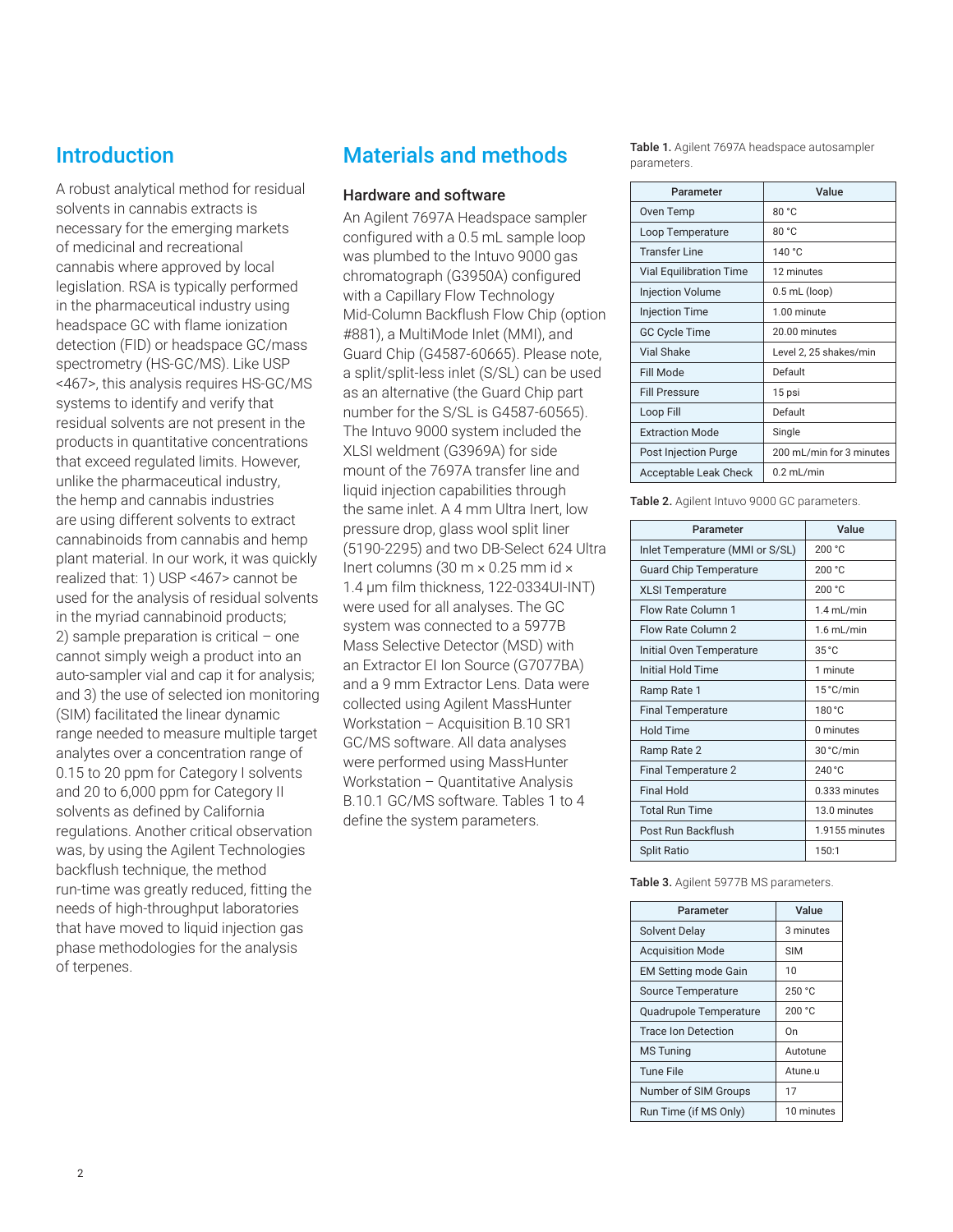Table 4. MS SIM parameters.

| <b>SIM Group</b>                                           | <b>Mass, Dwell Groups</b>                                                                 |
|------------------------------------------------------------|-------------------------------------------------------------------------------------------|
| Group 1<br>Group ID: Propane<br>Gain: 10                   |                                                                                           |
| Resolution: 1                                              |                                                                                           |
| Group Start Time: 3.8                                      |                                                                                           |
| Number of Ions: 5 Ions                                     |                                                                                           |
| Dwell In Group: (Mass Dwell)                               | $(29.00 \t 40)$ $(31.00 \t 40)$ $(41.00 \t 40)$ $(43.00 \t 40)$ $(44.00 \t 40)$           |
| Group 2<br>Group ID: Butane<br><b>Gain: 10</b>             |                                                                                           |
| Resolution: 1                                              |                                                                                           |
| Group Start Time: 4.6                                      |                                                                                           |
| Number of lons: 3 lons                                     |                                                                                           |
| Dwell In Group: (Mass Dwell)                               |                                                                                           |
|                                                            | $(41.00\thinspace60)\thinspace(43.00\thinspace60)\thinspace(58.00$<br>60)                 |
| Group 3<br>Group ID: Methanol<br>Gain: 20<br>Resolution: 1 |                                                                                           |
|                                                            |                                                                                           |
| Group Start Time: 4.9                                      |                                                                                           |
| Number of Ions: 3 Ions                                     |                                                                                           |
| Dwell In Group: (Mass Dwell)                               | $(29.00\ 60)$ $(31.00\ 60)$ $(32.00\ 60)$                                                 |
| Group 4<br>Group ID: Ethylene oxide<br>Gain: 20            |                                                                                           |
| Resolution: 1                                              |                                                                                           |
| Group Start Time: 5.30                                     |                                                                                           |
| Number of lons: 2 lons                                     |                                                                                           |
| Dwell In Group: (Mass Dwell)                               | $(29.00\ 90)$ $(44.00\ 90)$                                                               |
| Group 5<br>Group ID: n-Pentane + ethanol<br>Gain: 15       |                                                                                           |
| Resolution: 1                                              |                                                                                           |
| Group Start Time: 5.65                                     |                                                                                           |
| Number of lons: 6 lons                                     |                                                                                           |
| Dwell In Group: (Mass Dwell)                               | $(31.00 \t30)$ $(43.00 \t30)$ $(45.00 \t30)$ $(46.00 \t30)$ $(57.00 \t30)$ $(72.00 \t30)$ |
| Group 6<br>Group ID: Ethyl ether<br>Gain: 10               |                                                                                           |
| Resolution: 1                                              |                                                                                           |
| Group Start Time: 5.92                                     |                                                                                           |
| Number of Ions: Ions                                       |                                                                                           |
| Dwell In Group: (Mass Dwell)                               | $(45.00 \t 60)$ $(59.00 \t 60)$ $(74.00 \t 60)$                                           |
| Group 7<br>Group ID: Acetone + IPA<br>Gain: 10             |                                                                                           |
| Resolution: 1                                              |                                                                                           |
| Group Start Time: 6.2                                      |                                                                                           |
| Number of Ions: 4 Ions                                     |                                                                                           |
| Dwell In Group: (Mass Dwell)                               | $(43.00\ 50)$ $(45.00\ 50)$ $(58.00\ 50)$ $(59.00\ 50)$                                   |
| Group 8<br>Group ID: Acetonitrile<br>Gain: 15              |                                                                                           |
| Resolution: 1                                              |                                                                                           |
| Group Start Time: 6.55                                     |                                                                                           |
| Number of Ions: 3 Ions                                     |                                                                                           |
| Dwell In Group: (Mass Dwell)                               | $(40.00 \t 60)$ $(41.00 \t 60)$ $(78.00 \t 60)$                                           |
| Group ID: Methylene chloride<br>Group 9<br>Gain: 10        |                                                                                           |
| Resolution: 1                                              |                                                                                           |
| Group Start Time: 6.75                                     |                                                                                           |
| Number of Ions: 3 Ions                                     |                                                                                           |
| Dwell In Group: (Mass Dwell)                               | $(49.00\quad 60)$ $(84.00\quad 60)$ $(86.00\quad 60)$                                     |
| Group 10<br>Group ID: n-Hexane<br>Gain: 10                 |                                                                                           |
| Resolution: 1                                              |                                                                                           |
| Group Start Time: 7.2                                      |                                                                                           |
| Number of Ions: 3 Ions                                     |                                                                                           |
| Dwell In Group: (Mass Dwell)                               | (43.00)<br>60) (57.00 60) (86.00 60)                                                      |
| Group 11<br>Group ID: Ethyl acetate<br><b>Gain: 10</b>     |                                                                                           |
| Resolution: 1                                              |                                                                                           |
| Group Start Time: 7.8                                      |                                                                                           |
| Number of Ions: 3 Ions                                     |                                                                                           |
| Dwell In Group: (Mass Dwell)                               | $(43.00\ 60)$ $(61.00\ 60)$ $(88.00\ 60)$                                                 |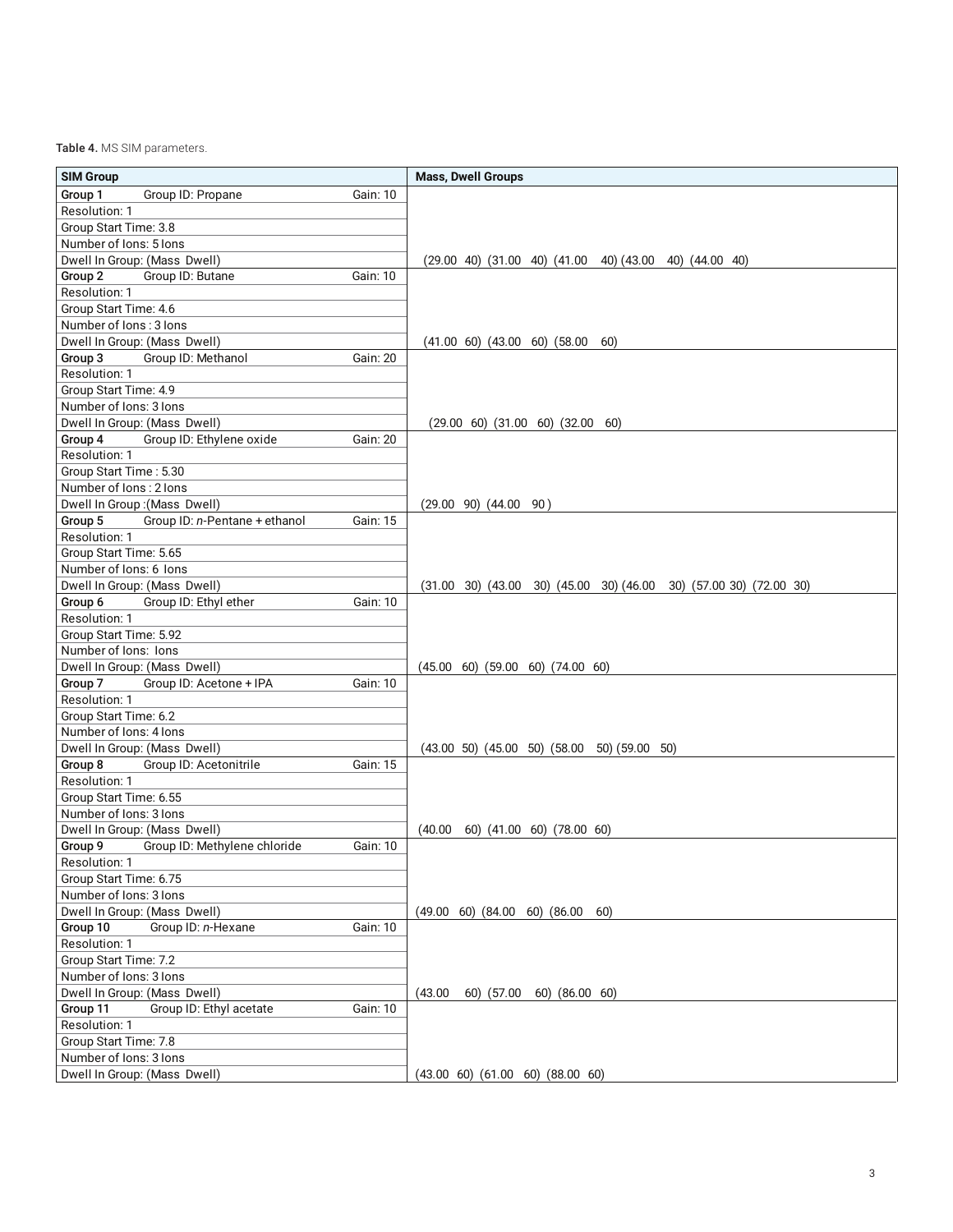| <b>SIM Group</b>                                             | <b>Mass, Dwell Groups</b>                                                  |
|--------------------------------------------------------------|----------------------------------------------------------------------------|
| Group 12<br>Group ID: Chloroform<br>Gain: 10                 |                                                                            |
| Resolution: 1                                                |                                                                            |
| Group Start Time: 8.15                                       |                                                                            |
| Number of Ions: 3 Ions                                       |                                                                            |
| Dwell In Group: (Mass Dwell)                                 | $(83.00 \t 60) (85.00 \t 60) (87.00 \t 60)$                                |
| Group 13<br>Group ID: Benzene - 1, 2-DCA, n-Heptane Gain: 10 |                                                                            |
| Resolution: 0                                                |                                                                            |
| Group Start Time: 8.70                                       |                                                                            |
| Number of Ions: 7 Ions                                       |                                                                            |
| Dwell In Group: (Mass Dwell)                                 | (43.00 25) (51.00 25) (57.00 25) (62.00 25) (64.00 25) (78.00 25) (100 25) |
| Group 14<br>Group ID: Trichloroethene<br>Gain: 10            |                                                                            |
| Resolution: 1                                                |                                                                            |
| Group Start Time: 9.30                                       |                                                                            |
| Number of Ions: 3 Ions                                       |                                                                            |
| Dwell In Group: (Mass Dwell)                                 | 60) (130.00<br>(95.00)<br>60) (132.00<br>60)                               |
| Group ID: Trifluorotoluene (ISTD)<br>Group 15<br>Gain: 10    |                                                                            |
| Resolution: 0                                                |                                                                            |
| Group Start Time: 9.50                                       |                                                                            |
| Number of Ions: 2 Ions                                       |                                                                            |
| Dwell In Group: (Mass Dwell)                                 | $(127 90)$ $(146 90)$                                                      |
| Group 16<br>Group ID: Toluene<br>Gain: 5.0                   |                                                                            |
| Resolution: 1                                                |                                                                            |
| Group Start Time: 10.25                                      |                                                                            |
| Number of Ions: 2 Ions                                       |                                                                            |
| Dwell In Group: (Mass Dwell)                                 | $(91.00 \t 90)$ $(92.00$<br>90)                                            |
| Group 17<br>Group ID: $m + p$ -Xylene<br>Gain: 10            |                                                                            |
| Resolution: 1                                                |                                                                            |
| Group Start Time: 11.5                                       |                                                                            |
| Number of Ions: 2 Ions                                       |                                                                            |
| Dwell In Group: (Mass Dwell)                                 | $(91.00 \t 90)$ $(106.00 \t 90)$<br>90)                                    |
| Group 18<br>Group ID: o-Xylene<br>Gain: 10                   |                                                                            |
| Resolution: 1                                                |                                                                            |
| Group Start Time: 12.35                                      |                                                                            |
| Number of Ions: 2 Ions                                       |                                                                            |
| Dwell In Group: (Mass Dwell)                                 | $(91.00 \t 90)$ $(106.00 \t 90)$                                           |

## Chemicals

Unless otherwise stated, use high-purity grade chemicals listed below:

- N,N-Dimethylacetamide (DMA)
- Sodium chloride (reagent grade)
- α,α,α-Trifluorotoluene (TFT)
- Organic-free water
- Food-grade hemp oil, cannabis extract or equivalent, free of residual solvents
- Residual Solvent standards

Table 5. Class 1 Standards - CPI International #Z G34-115300-03.

| <b>Standard</b>    | Concentration (µq/mL) |
|--------------------|-----------------------|
| Ethylene oxide     | 100                   |
| Methylene chloride | 100                   |
| Benzene            | 100                   |
| 1,2-Dichloroethane | 100                   |
| Chloroform         | 100                   |
| Trichloroethylene  | 100                   |

Table 6. Class 2 Standards – CPI International #Z G34-115301-02.

| Standard                 | Concentration (µg/mL) |
|--------------------------|-----------------------|
| Propane                  | 10,000                |
| Butane or Isobutane      | 10,000                |
| n-Pentane                | 10,000                |
| Acetone                  | 10,000                |
| Acetonitrile             | 10,000                |
| Hexane                   | 10,000                |
| Ethyl acetate            | 10,000                |
| Heptane                  | 10,000                |
| Methanol                 | 10,000                |
| Diethyl ether            | 10,000                |
| Ethanol                  | 10,000                |
| Isopropanol (2-Propanol) | 10,000                |
| Toluene                  | 10,000                |
| m+p-Xylene               | 5,000                 |
| o-Xylene                 | 5,000                 |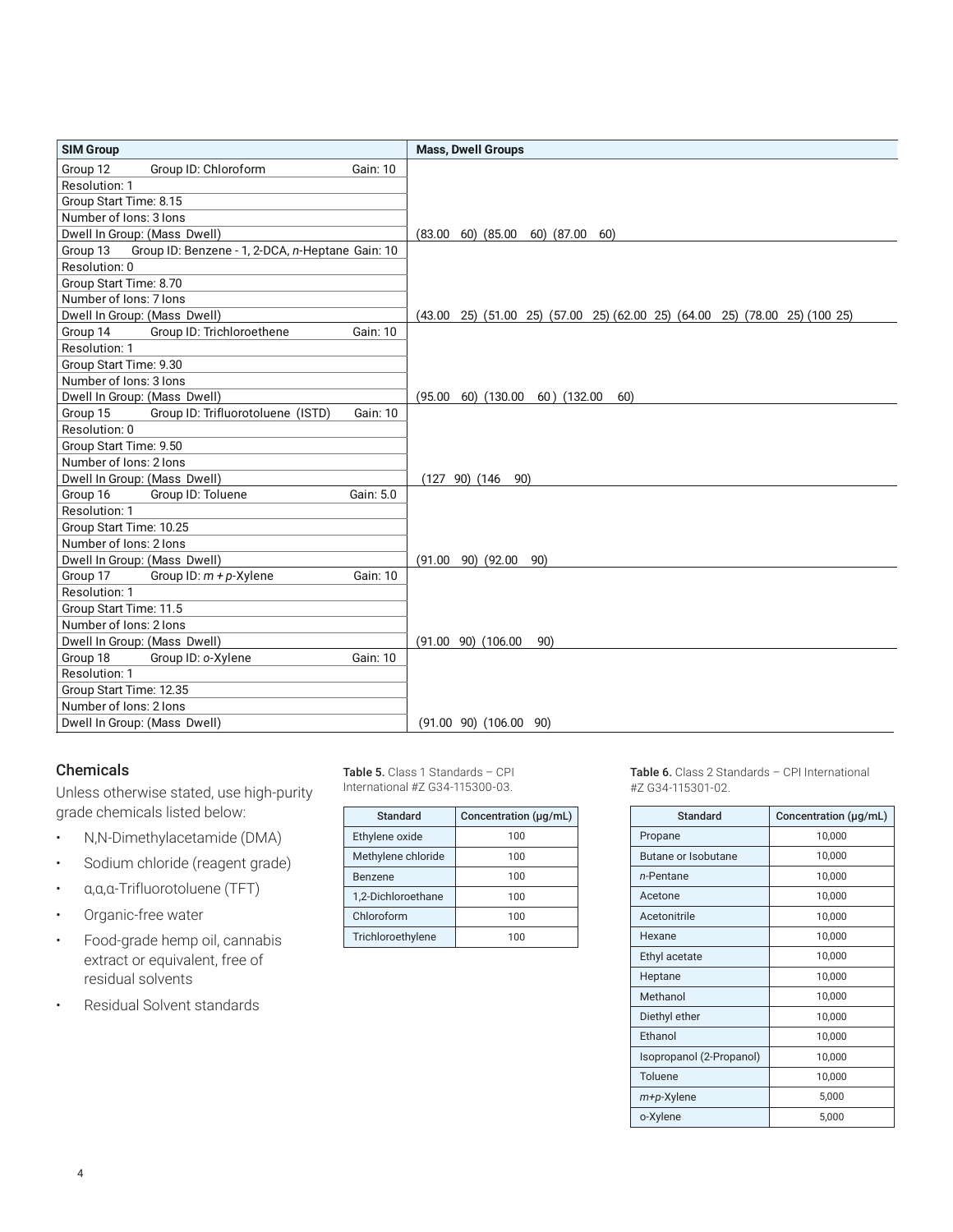## Data collection

A total of three independent datasets were collected over multiple days. Each dataset was comprised of quintuplicate injections of solvent blanks, matrix blanks, and eight levels of calibrators ranging from 20 ppm through approximately 6,000 ppm for Category II solvents, and 0.15 ppm through approximately 20 ppm for Category I solvents. Each sample, calibrator, etc. contained TFT as an internal standard (ISTD). A separate MDL study was performed, which entailed collecting three individual datasets of eight replicate injections at the low calibrator concentrations for each compound.

### **Statistics**

- Average = Σx<sub>i</sub>/n
- Standard deviation,  $s = \left[\frac{L(n-1)}{n-1}\right]^{1/2}$ n – 1
- MDL (LOD) =  $(s) \times$  (student t-value,  $n - 1$  df, 99% confidence)

 $\Sigma(x-\bar{x})^2$ 

- MDL (LOD) test = calculated MDL <spike level <10 × calculated MDL
- $\cdot$  LOQ = 10  $\times$  (s)
- Percent accuracy = [(spiked concentration – calculated average concentration/spiked concentration) $] \times 100$
- Precision,  $(%RSD) = [(s)/Average] \times 100$

## Preparation of α,α,α-trifluorotoluene internal standard (TFT ISTD).

- 1. Dilute 27 µL of neat TFT in 100 mL of dimethylacetamide (DMA) for a concentration of 321 µg/mL.
- 2. Aliquot 20 mL of solution in Step 1 and dilute to 1,000 mL with DMA for a final ISTD concentration of 6.42 µg/mL. In 5 mL of this solution there is 32.1 µg/g TFT. Prepare all samples using this solution.

### Preparation of DMA-TFT ISTD sample matrix

Carefully weigh 2.5 g ±0.10 g of extract or product into a 20 mL scintillation vial and dissolve in 10 mL of DMA containing TFT ISTD as described above. Accurately record the weight of sample transferred to the vial. In this study, food-grade hempseed oil was used as the matrix for all calibrators and matrix blanks. Alternative blank matrices can also be used if they do not contain any of the target solvents. Our choice of hemp seed oil as the blank matrix fits this criterion. Transfer the solution to a 50 mL volumetric flask. Rinse the vial with another 10 mL of DMA-TFT ISTD and transfer it to the 50 mL volumetric containing the initial solution. Repeat this step with a third 10 mL aliquot of DMA-TFT ISTD and transfer to the same 50 mL volumetric. Dilute to volume with DMA-TFT ISTD and mix thoroughly.

Ensure that all the material dissolves before removing an aliquot for analysis. Five milliliters of this preparation represents 0.25 g of the sample. Example: For 0.25 g sample prepared as described above, the resulting ISTD concentration is 32.1 μg/0.25 g = 128.4 μg/g. Additional dilutions of this initial preparation can be made, if necessary, before analysis if the results for any target compound are outside of the existing calibration range.

## Preparation of saturated saline solution

In a 1 L volumetric flask, 900 mL of organic free water and 360 g of NaCl was added. The mixture was gently shaken, and organic-free water was added to the 1 L mark. A stir bar was placed in the flask and the flask was placed on a stir plate at ambient temperature. The mixture was stirred for 30 minutes. The solution was allowed to settle and the contents were decanted into a 1 L glass bottle.

### Sample, calibrator/QC preparation

Add 5 mL DMA-TFT ISTD solution, 1.0 mL of saturated saline, and 0.20 mL of each calibration standard, QC, etc., to a 20 mL headspace vial. If gas standards are used, it is recommended to add the calibration standards, QCs etc., through the sealed vial.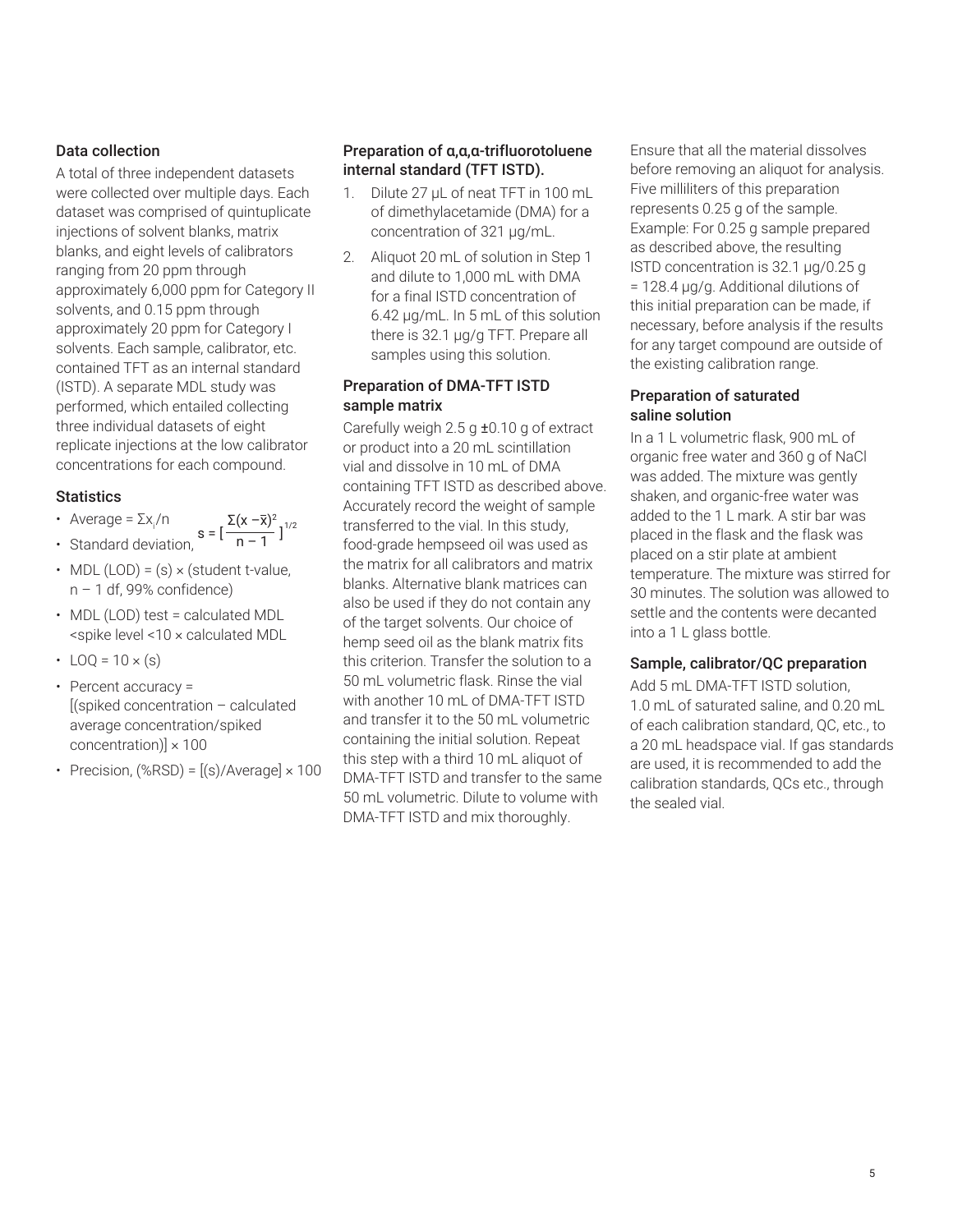## Serial dilutions of calibration standards

Depending on the number of standards, the volume necessary may change. Calibration level 8 is prepared by adding the correct aliquots from each mixture. For example, if the volume for level 8 is 1.0 mL, then 0.5 mL is taken from level 8 and added to 0.5 mL of DMA in a second vial to produce 1.0 mL of level 7. Repeating this step again using level 7 will produce level 6, and so on. Table 7 provides the starting concentrations and the serial dilution procedures for the target analytes defined by BCC.<sup>2</sup>

### Agilent consumables

- Sample loop 0.5 mL (G4556-80105)
- Two DB Select 624 UI columns (30 m × 0.25 mm, 1.4 µm for Intuvo (122-0334UI-INT)
- XLSI connector (G3520-20210)
- 9 mm GC/MS extractor lens (G3870‑20449)
- Intuvo compression bolts (G4581‑60260)
- Intuvo MMI Guard Chips (G4587‑60665)
- Polyimide gaskets (5190-9072)
- Ultra Inert, low pressure drop, glass wool split liner (5190-2295)

#### Ancillary equipment

- 20 mm vial crimper and 20 mm vial decapper
- 10, 25, 50, and 100 mL class "A" volumetric flasks
- 10, 25, 100, 250, and 1,000 µL gas‑tight syringes
- 15 and 20 mm vial caps configured with MinInert valves
- 1, 2, and 3 mL clear graduated micro reaction vials
- 1.0 and 5.0 mL glass disposable serological pipets
- Manual pump pipettor
- Re-pipette bottle top organic solvent dispenser with 1 to 10 mL capacity
- Analytical balance capable of weighing to 0.001 g
- Laboratory freezer for storing chemical standards
- 20 mm borosilicate glass headspace vials with crimp caps
- Disposable 20 mL liquid scintillation vials or equivalent
- 4 mL amber glass vials with screw caps for storing standards

## Results and discussion

At the outset of this study, it was quickly determined that traditional USP <467> was not appropriate. Most cannabinoid products are not single active pharmaceutical ingredient (API) pills, injectables, or presented in other common pharmaceutical formats. Cannabinoid products can be edibles, teas, gummies, oils, tinctures, concentrates, shatter, etc. Moreover, cannabinoid products quite commonly have myriad chemicals beyond that of the cannabinoids. These may include natural or added levels of terpenes, polyphenols, fatty acids, steroids,

| <b>Analytes</b>    | Conc.        | Mix Conc.    | Volume<br><b>Taken</b> | Sample High Calibrator<br><b>Level Preparation</b> |                          |                        |        |                                                                                                   |       |       |       |      |                                                                                                                             |
|--------------------|--------------|--------------|------------------------|----------------------------------------------------|--------------------------|------------------------|--------|---------------------------------------------------------------------------------------------------|-------|-------|-------|------|-----------------------------------------------------------------------------------------------------------------------------|
| Z-G34-115301-02    | $(\mu g/mL)$ | $(\mu g/mL)$ | (mL)                   | Amt. $(\mu g)$                                     |                          |                        |        |                                                                                                   |       |       |       |      | Wt. (g) Cal_08 ppm $ $ Cal_07 ppm $ $ Cal_06 ppm $ $ Cal_05 ppm $ $ Cal_04 ppm $ $ Cal_03 ppm $ $ Cal_02 ppm $ $ Cal_01 ppm |
| Acetone            | 10120        | 7590         | 0.2                    | 1518.0                                             | 0.25                     | 6072.0                 | 3036.0 | 1518.0                                                                                            | 759.0 | 379.5 | 189.8 | 94.9 | 47.4                                                                                                                        |
| Acetonitrile       | 10060        | 7545         | 0.2                    | 1509.0                                             | 0.25                     | 6036.0                 | 3018.0 | 1509.0                                                                                            | 754.5 | 377.3 | 188.6 | 94.3 | 47.2                                                                                                                        |
| n-Butane           | 9999         | 7499         | 0.2                    | 1499.9                                             | 0.25                     | 5999.4                 | 2999.7 | 1499.9                                                                                            | 749.9 | 375.0 | 187.5 | 93.7 | 46.9                                                                                                                        |
| Ethanol            | 10050        | 7538         | 0.2                    | 1507.5                                             | 0.25                     | 6030.0                 | 3015.0 | 1507.5                                                                                            | 753.8 | 376.9 | 188.4 | 94.2 | 47.1                                                                                                                        |
| Ethyl acetate      | 10110        | 7583         | 0.2                    | 1516.5                                             | 0.25                     | 6066.0                 | 3033.0 | 1516.5                                                                                            | 758.3 | 379.1 | 189.6 | 94.8 | 47.4                                                                                                                        |
| Diethyl ether      | 10020        | 7515         | 0.2                    | 1503.0                                             | 0.25                     | 6012.0                 | 3006.0 | 1503.0                                                                                            | 751.5 | 375.8 | 187.9 | 93.9 | 47.0                                                                                                                        |
| n-Heptane          | 10050        | 7538         | 0.2                    | 1507.5                                             | 0.25                     | 6030.0                 | 3015.0 | 1507.5                                                                                            | 753.8 | 376.9 | 188.4 | 94.2 | 47.1                                                                                                                        |
| 2-Propanol         | 10110        | 7583         | 0.2                    | 1516.5                                             | 0.25                     | 6066.0                 | 3033.0 | 1516.5                                                                                            | 758.3 | 379.1 | 189.6 | 94.8 | 47.4                                                                                                                        |
| Methanol           | 10020        | 7515         | 0.2                    | 1503.0                                             | 0.25                     | 6012.0                 | 3006.0 | 1503.0                                                                                            | 751.5 | 375.8 | 187.9 | 93.9 | 47.0                                                                                                                        |
| n-Hexane           | 10090        | 7568         | 0.2                    | 1513.5                                             | 0.25                     | 6054.0                 | 3027.0 | 1513.5                                                                                            | 756.8 | 378.4 | 189.2 | 94.6 | 47.3                                                                                                                        |
| N-Pentane          | 10030        | 7523         | 0.2                    | 1504.5                                             | 0.25                     | 6018.0                 | 3009.0 | 1504.5                                                                                            | 752.3 | 376.1 | 188.1 | 94.0 | 47.0                                                                                                                        |
| Propane            | 10000        | 7500         | 0.2                    | 1500.0                                             | 0.25                     | 6000.0                 | 3000.0 | 1500.0                                                                                            | 750.0 | 375.0 | 187.5 | 93.8 | 46.9                                                                                                                        |
| Toluene            | 10070        | 7553         | 0.2                    | 1510.5                                             | 0.25                     | 6042.0                 | 3021.0 | 1510.5                                                                                            | 755.3 | 377.6 | 188.8 | 94.4 | 47.2                                                                                                                        |
| $m+p$ -Xylene      | 5050         | 3788         | 0.2                    | 757.5                                              | 0.25                     | 3030.0                 | 1515.0 | 757.5                                                                                             | 378.8 | 189.4 | 94.7  | 47.3 | 23.7                                                                                                                        |
| o-Xylene           | 5050         | 3788         | 0.2                    | 757.5                                              | 0.25                     | 3030.0                 | 1515.0 | 757.5                                                                                             | 378.8 | 189.4 | 94.7  | 47.3 | 23.7                                                                                                                        |
| Analytes           | Conc.        | Mix Conc.    | Volume<br><b>Taken</b> |                                                    | <b>Level Preparation</b> | Sample High Calibrator |        |                                                                                                   |       |       |       |      |                                                                                                                             |
| Z-G34-115300-03    | $(\mu g/mL)$ | $(\mu g/mL)$ | (mL)                   | Amt. $(\mu g)$                                     |                          | Wt. $(g)$ Cal_08 ppm   |        | $ Cal_07$ ppm $ Cal_06$ ppm $ Cal_05$ ppm $ Cal_04$ ppm $ Cal_03$ ppm $ Cal_02$ ppm $ Cal_01$ ppm |       |       |       |      |                                                                                                                             |
| 1.2-Dichloroethane | 100.6        | 23.5         | 0.2                    | 4.7                                                | 0.25                     | 18.78                  | 9.39   | 4.69                                                                                              | 2.35  | 1.17  | 0.59  | 0.29 | 0.15                                                                                                                        |
| Benzene            | 100.7        | 23.5         | 0.2                    | 4.7                                                | 0.25                     | 18.80                  | 9.40   | 4.70                                                                                              | 2.35  | 1.17  | 0.59  | 0.29 | 0.15                                                                                                                        |
| Chloroform         | 100.3        | 23.4         | 0.2                    | 4.7                                                | 0.25                     | 18.72                  | 9.36   | 4.68                                                                                              | 2.34  | 1.17  | 0.59  | 0.29 | 0.15                                                                                                                        |
| Ethylene oxide     | 100.5        | 23.5         | 0.2                    | 4.7                                                | 0.25                     | 18.76                  | 9.38   | 4.69                                                                                              | 2.35  | 1.17  | 0.59  | 0.29 | 0.15                                                                                                                        |
| Trichloroethene    | 100.3        | 23.4         | 0.2                    | 4.7                                                | 0.25                     | 18.72                  | 9.36   | 4.68                                                                                              | 2.34  | 1.17  | 0.59  | 0.29 | 0.15                                                                                                                        |
| Methylene chloride | 100.8        | 23.5         | 0.2                    | 4.7                                                | 0.25                     | 18.82                  | 9.41   | 4.70                                                                                              | 2.35  | 1.18  | 0.59  | 0.29 | 0.15                                                                                                                        |

Table 7. Preparation of calibration levels using serial dilution.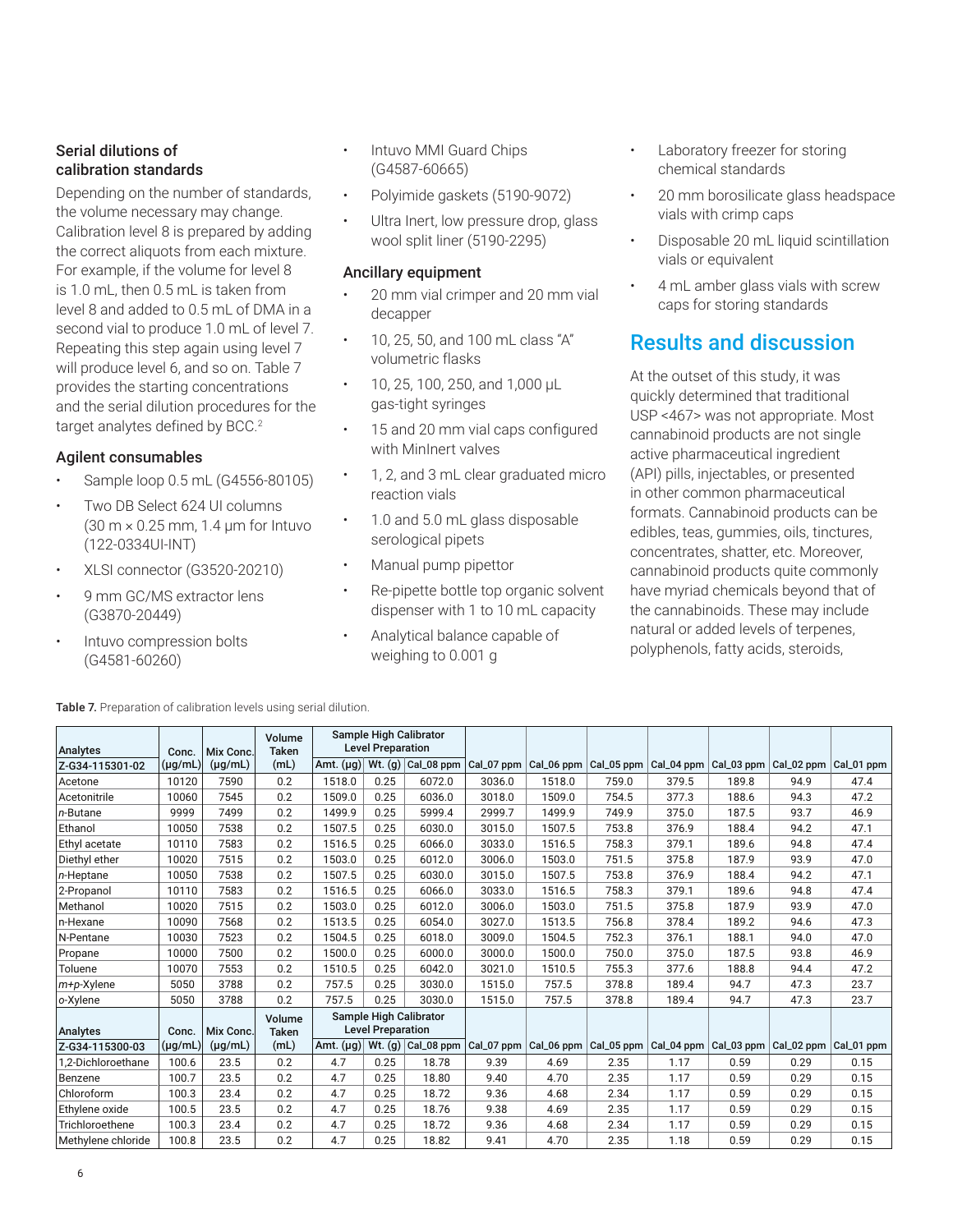alkanes, alcohols, diglycerides, and triglycerides just to name a few. This complexity requires a wholistic approach to residual solvent testing specific to cannabinoid products. The methodology begins with sample preparation, leverages unique analytical tools such as Agilent Capillary Flow Technologies to enable backflush, and uses column dimensions and chemistries to facilitate fast, high-resolution chromatography, as shown in Figures 1 and 2.

The primary goal of the method development was to ensure robustness and repeatability. To this end, the experimental design was broken into two objectives. For each target analyte:

- Determine intra-day and inter-day method detection limits (MDL) which defined the limit of detection (LOD)
- Determine intra-day and inter-day

accuracy, precision, working range, and linearity

#### LOD and LOQ determinations

To meet BCC regulations, it is imperative that the LOD is empirically determined on each instrument in each laboratory for the defined Category I solvents. Any Category I solvent detected in an unknown sample is actionable and must be reported as a failure of the product in the Certificate of Analysis (CoA). To determine the LOD for all targets in the BCC list, we collected data in three independent studies of eight replicate injections over three days at low calibrator levels prepared in hempseed oil matrix. The intra-day and inter-day LODs were calculated statistically with a T-statistic of 2.998 for  $n - 1$  degrees of freedom at the 99% confidence level. The calculated LOD was further subjected to a MDL (LOD) test to ensure that the

proper calibrator concentrations were used for the determination. A value of TRUE indicates a passing result. BCC has defined LOQ action limits for all Category II solvents. LOQs for each analyte were determined statistically from this dataset using  $(10 \times$  standard deviation) for both the intra-day and inter-day data. Intra-day and inter-day precision were also determined in this dataset as %RSD. Table 8 illustrates these results. For day 1 of the intra‑day results, variability was observed for several targets. The cause of this variability was determined to be the result of an exothermic reaction initiated by the addition of saturated saline to DMA. Therefore, before addition of the sample, the exotherm must be allowed to cool for approximately 60 minutes. This new procedure was used for Days 2 and 3.

#### Table 8. LOD as defined by MDL, LOQ, and precision as defined by %RSD.

| <b>Compound Information</b> |               |           | Intra-Day (Day 1, $n = 8$ ) |        |               | Intra-Day (Day 2, $n = 8$ ) |        |               | Intra-Day (Day 3, $n = 8$ ) |                 |               | Inter-Day ( $n = 24$ ) |                           |                |                          |
|-----------------------------|---------------|-----------|-----------------------------|--------|---------------|-----------------------------|--------|---------------|-----------------------------|-----------------|---------------|------------------------|---------------------------|----------------|--------------------------|
| <b>Name</b>                 | Category      | <b>RT</b> | <b>MDL</b>                  | LOO    | Conc.<br>%RSD | <b>MDL</b>                  | LOO    | Conc.<br>%RSD | <b>MDL</b>                  | LO <sub>0</sub> | Conc.<br>%RSD | Average<br><b>MDL</b>  | <b>MDL</b><br><b>Test</b> | Average<br>LOQ | Average<br>Conc.<br>%RSD |
| n-Propane                   | Ш             | 4.116     | 32.35                       | 107.90 | 6.70          | 33.79                       | 112.70 | 6.80          | 49.77                       | 166.01          | 7.80          | 38.63                  | <b>TRUE</b>               | 128.87         | 7.10                     |
| n-Butane                    | $\mathsf{II}$ | 4.727     | 34.69                       | 115.73 | 6.20          | 17.72                       | 59.10  | 3.00          | 34.93                       | 116.52          | 5.30          | 29.12                  | <b>TRUE</b>               | 97.12          | 4.83                     |
| Methanol                    | $\mathsf{II}$ | 5.003     | 59.58                       | 198.74 | 7.50          | 16.82                       | 56.12  | 1.80          | 27.87                       | 92.97           | 3.00          | 34.76                  | <b>TRUE</b>               | 115.94         | 4.10                     |
| Ethylene Oxide              |               | 5.207     | 0.19                        | 0.65   | 14.20         | 0.29                        | 0.98   | 13.20         | 0.12                        | 0.42            | 5.80          | 0.20                   | <b>TRUE</b>               | 0.68           | 11.07                    |
| $n$ -Pentane                | Ш             | 5.821     | 47.30                       | 157.78 | 6.50          | 17.72                       | 59.10  | 2.60          | 35.23                       | 117.51          | 4.90          | 33.42                  | <b>TRUE</b>               | 111.46         | 4.67                     |
| Ethanol                     | Ш             | 5.839     | 68.99                       | 230.12 | 8.60          | 20.19                       | 67.33  | 2.40          | 17.21                       | 57.41           | 2.00          | 35.46                  | <b>TRUE</b>               | 118.29         | 4.33                     |
| <b>Ethyl Ether</b>          | Ш             | 6.024     | 52.84                       | 176.27 | 6.70          | 16.31                       | 54.41  | 2.00          | 27.07                       | 90.29           | 3.30          | 32.08                  | <b>TRUE</b>               | 106.99         | 4.00                     |
| Acetone                     | $\mathsf{II}$ | 6.341     | 47.69                       | 159.09 | 5.80          | 20.29                       | 67.69  | 2.40          | 30.44                       | 101.53          | 3.60          | 32.81                  | <b>TRUE</b>               | 109.44         | 3.93                     |
| Isopropyl Alcohol           | $\mathsf{II}$ | 6.415     | 65.44                       | 218.30 | 8.00          | 18.79                       | 62.66  | 2.20          | 14.76                       | 49.24           | 1.70          | 33.00                  | <b>TRUE</b>               | 110.07         | 3.97                     |
| Acetonitrile                | $\mathsf{I}$  | 6.631     | 46.47                       | 154.99 | 5.50          | 21.68                       | 72.31  | 2.30          | 34.21                       | 114.13          | 3.50          | 34.12                  | <b>TRUE</b>               | 113.81         | 3.77                     |
| Methylene Chloride          |               | 6.832     | 0.30                        | 0.99   | 12.90         | 0.19                        | 0.62   | 2.30          | 0.23                        | 0.77            | 2.80          | 0.24                   | <b>TRUE</b>               | 0.79           | 6.00                     |
| n-Hexane                    | $\mathsf{I}$  | 7.330     | 59.39                       | 198.11 | 7.10          | 37.05                       | 123.59 | 4.20          | 47.71                       | 159.16          | 5.20          | 48.05                  | <b>TRUE</b>               | 160.29         | 5.50                     |
| <b>Ethyl Acetate</b>        | Ш             | 7.970     | 44.31                       | 147.79 | 5.40          | 19.75                       | 65.86  | 2.30          | 21.06                       | 70.26           | 2.40          | 28.37                  | <b>TRUE</b>               | 94.64          | 3.37                     |
| Chloroform                  |               | 8.313     | 0.11                        | 0.37   | 4.60          | 0.10                        | 0.33   | 3.50          | 0.26                        | 0.87            | 9.30          | 0.16                   | <b>TRUE</b>               | 0.52           | 5.80                     |
| Benzene                     |               | 8.858     | 0.19                        | 0.63   | 10.10         | 0.11                        | 0.37   | 3.90          | 0.21                        | 0.72            | 7.00          | 0.17                   | <b>TRUE</b>               | 0.57           | 7.00                     |
| 1.2-Dichloroethane          |               | 8.870     | 0.16                        | 0.55   | 7.40          | 0.47                        | 1.57   | 18.50         | 0.33                        | 1.09            | 13.30         | 0.32                   | <b>TRUE</b>               | 1.07           | 13.07                    |
| n-Heptane                   | Ш             | 8.987     | 56.69                       | 189.10 | 7.60          | 48.22                       | 160.84 | 6.80          | 59.48                       | 198.41          | 8.00          | 54.80                  | <b>TRUE</b>               | 182.78         | 7.47                     |
| Trichloroethene             |               | 9.408     | 0.23                        | 0.78   | 10.40         | 0.20                        | 0.68   | 8.70          | 0.17                        | 0.56            | 7.30          | 0.20                   | <b>TRUE</b>               | 0.67           | 8.80                     |
| Toluene                     | Ш             | 10.596    | 13.22                       | 44.10  | 1.50          | 24.61                       | 82.07  | 2.70          | 17.01                       | 56.74           | 1.90          | 18.28                  | <b>TRUE</b>               | 60.97          | 2.03                     |
| m+p-Xylene                  | $\mathbf{I}$  | 12.107    | 77.38                       | 258.10 | 18.30         | 14.18                       | 47.29  | 3.30          | 8.99                        | 29.98           | 2.10          | 33.51                  | <b>TRUE</b>               | 111.79         | 7.90                     |
| o-Xylene                    | $\mathbf{I}$  | 12.481    | 115.20                      | 384.27 | 27.60         | 15.41                       | 51.40  | 3.60          | 9.47                        | 31.60           | 2.20          | 46.69                  | <b>TRUE</b>               | 155.75         | 11.13                    |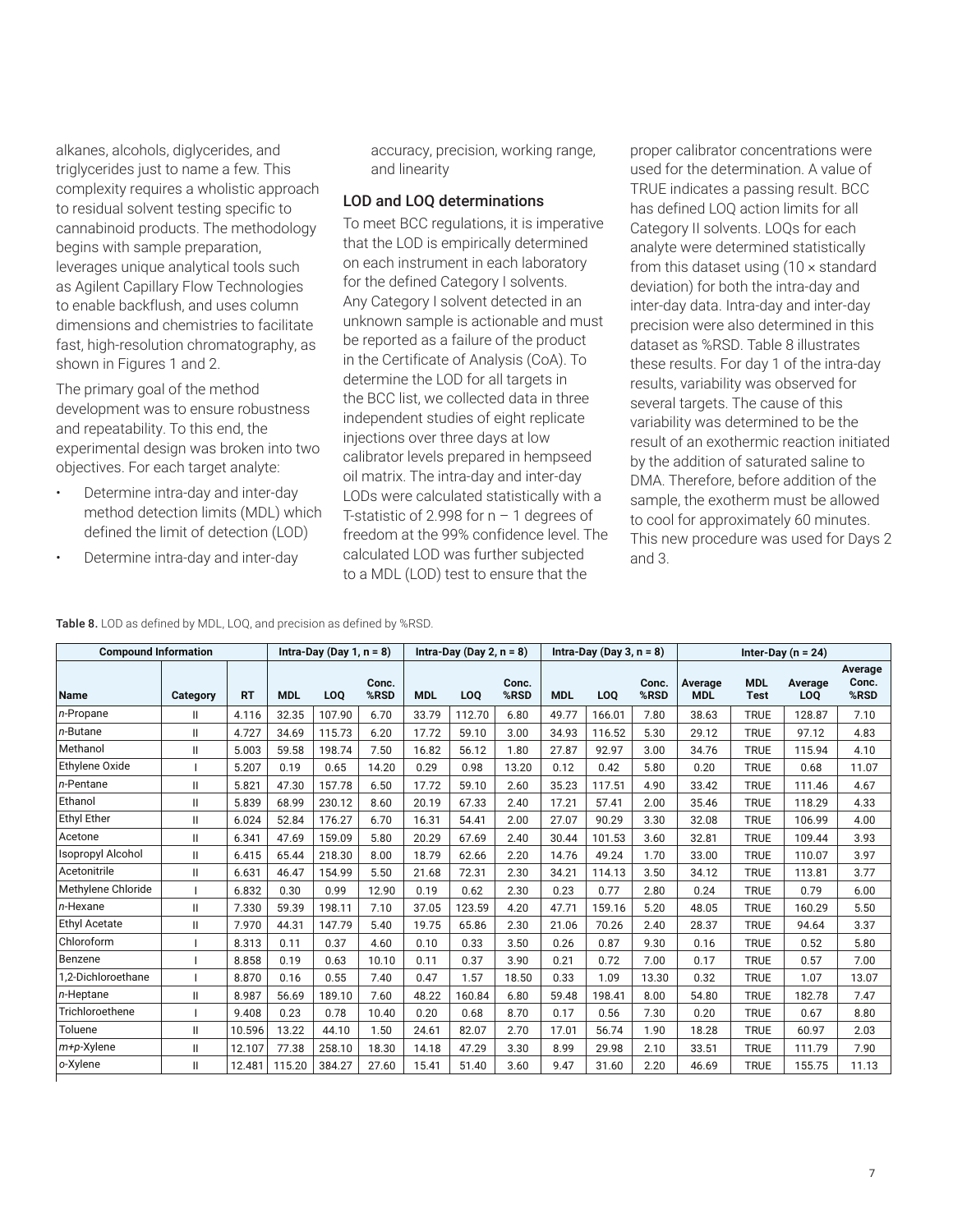#### Accuracy and precision

To determine the LOD for all targets in the BCC list, we collected three independent batches of eight calibrator levels prepared in hempseed oil matrix. Each batch was collected over the course of three days and designated P2, P3, and P4, respectively. Each calibrator level in each batch was injected five times. The intra- and inter-day accuracy was determined. Percent accuracy acceptability criteria were defined as an average percent accuracy greater than 80% and less than 120%. The intra-day batch precision was determined as %RSD.

As shown in Table 9, the toluene accuracy in batch P2 was extremely low (26%), causing it to fall outside the acceptable range of 80% <% accuracy <120%. A Grubb's test determined that although 26% is furthest from 83% and 87%, it was not a significant outlier (P >0.01) with a critical value of  $Z = 1.15$ . Therefore, that data point was maintained in the dataset. As noted above, this variability was determined to be the result of an exothermic reaction.

If we remove batch P2 due to the variability from the exotherm observed only after preparing the batch, Table 10 illustrates excellent accuracy and

precision. The accuracy range was 85% for toluene and 110 for *n*-hexane. The %RSD was <5 for most of the target solvents. Only *n*-butane (5.95), *n*-pentane (5.95), and methylene chloride (12.6) exceeded a %RSD >5.

#### Range and linearity

Using intra-day batch results, the range and linearity of the compounds were determined and are shown in Table 10. Category I solvents that must be reported for any concentration greater than the LOD cover a range two orders of magnitude lower than the Category II solvents. These data were further used to determine the curve type,

|                          | <b>Sample Information</b> |                     |          | Intra-Day Average % Accuracy $(n = 5)$ |          | Inter-Day % Accuracy $(n = 15)$                        |               |              |                    |  |
|--------------------------|---------------------------|---------------------|----------|----------------------------------------|----------|--------------------------------------------------------|---------------|--------------|--------------------|--|
| Name                     | LO <sub>O</sub>           | Calibrator<br>Level | Ave % P2 | Ave % P3                               | Ave % P4 | 80 <average <120<br=""><math>(n = 15)</math></average> | $SD (n = 15)$ | $SE(n = 15)$ | %RSD<br>$(n = 15)$ |  |
| n-Propane                | 128.87                    | 2                   | 74       | 94                                     | 92       | 86.67                                                  | 11.02         | 6.36         | 12.71              |  |
| n-Butane                 | 97.12                     | 2                   | 81       | 99                                     | 91       | 90.33                                                  | 9.02          | 5.21         | 9.98               |  |
| Methanol                 | 115.94                    | $\overline{2}$      | 101      | 101                                    | 103      | 101.67                                                 | 1.15          | 0.67         | 1.14               |  |
| Ethylene Oxide           | 0.68                      | 3                   | 89       | 103                                    | 106      | 99.33                                                  | 9.07          | 5.24         | 9.13               |  |
| n-Pentane                | 111.46                    | 2                   | 107      | 99                                     | 91       | 99.00                                                  | 8.00          | 4.62         | 8.08               |  |
| Ethanol                  | 118.29                    | 2                   | 123      | 103                                    | 102      | 109.33                                                 | 11.85         | 6.84         | 10.83              |  |
| <b>Ethyl Ether</b>       | 106.99                    | $\overline{2}$      | 81       | 101                                    | 95       | 92.33                                                  | 10.26         | 5.93         | 11.12              |  |
| Acetone                  | 109.44                    | $\overline{2}$      | 87       | 100                                    | 99       | 95.33                                                  | 7.23          | 4.18         | 7.59               |  |
| <b>Isopropyl Alcohol</b> | 110.07                    | $\overline{2}$      | 97       | 101                                    | 100      | 99.33                                                  | 2.08          | 1.20         | 2.10               |  |
| Acetonitirile            | 113.81                    | 2                   | 89       | 98                                     | 103      | 96.67                                                  | 7.09          | 4.10         | 7.34               |  |
| Methylene Chloride       | 0.79                      | 3                   | 110      | 92                                     | 110      | 104.00                                                 | 10.39         | 6.00         | 9.99               |  |
| n-Hexane                 | 160.29                    | 3                   | 81       | 110                                    | 109      | 100.00                                                 | 16.46         | 9.50         | 16.46              |  |
| <b>Ethyl Acetate</b>     | 94.64                     | 2                   | 70       | 99                                     | 98       | 89.00                                                  | 16.46         | 9.50         | 18.50              |  |
| Chloroform               | 0.52                      | 3                   | 95       | 100                                    | 97       | 97.33                                                  | 2.52          | 1.45         | 2.59               |  |
| Benzene                  | 0.57                      | 3                   | 96       | 104                                    | 100      | 100.00                                                 | 4.00          | 2.31         | 4.00               |  |
| 1.2-Dichloroethane       | 1.07                      | $\overline{4}$      | 101      | 101                                    | 99       | 100.33                                                 | 1.15          | 0.67         | 1.15               |  |
| n-Heptane                | 182.78                    | 3                   | 71       | 109                                    | 109      | 96.33                                                  | 21.94         | 12.67        | 22.77              |  |
| Trichloroethene          | 0.67                      | 3                   | 87       | 95                                     | 90       | 90.67                                                  | 4.04          | 2.33         | 4.46               |  |
| Toluene                  | 60.97                     | $\mathbf{1}$        | 26       | 83                                     | 87       | 65.33                                                  | 34.12         | 19.70        | 52.23              |  |
| m+p-Xylene               | 111.79                    | 2                   | 86       | 98                                     | 96       | 93.33                                                  | 6.43          | 3.71         | 6.89               |  |
| o-Xylene                 | 155.75                    | $\overline{4}$      | 106      | 104                                    | 104      | 104.67                                                 | 1.15          | 0.67         | 1.10               |  |

Table 9. Intra-day and inter-day accuracy and precision.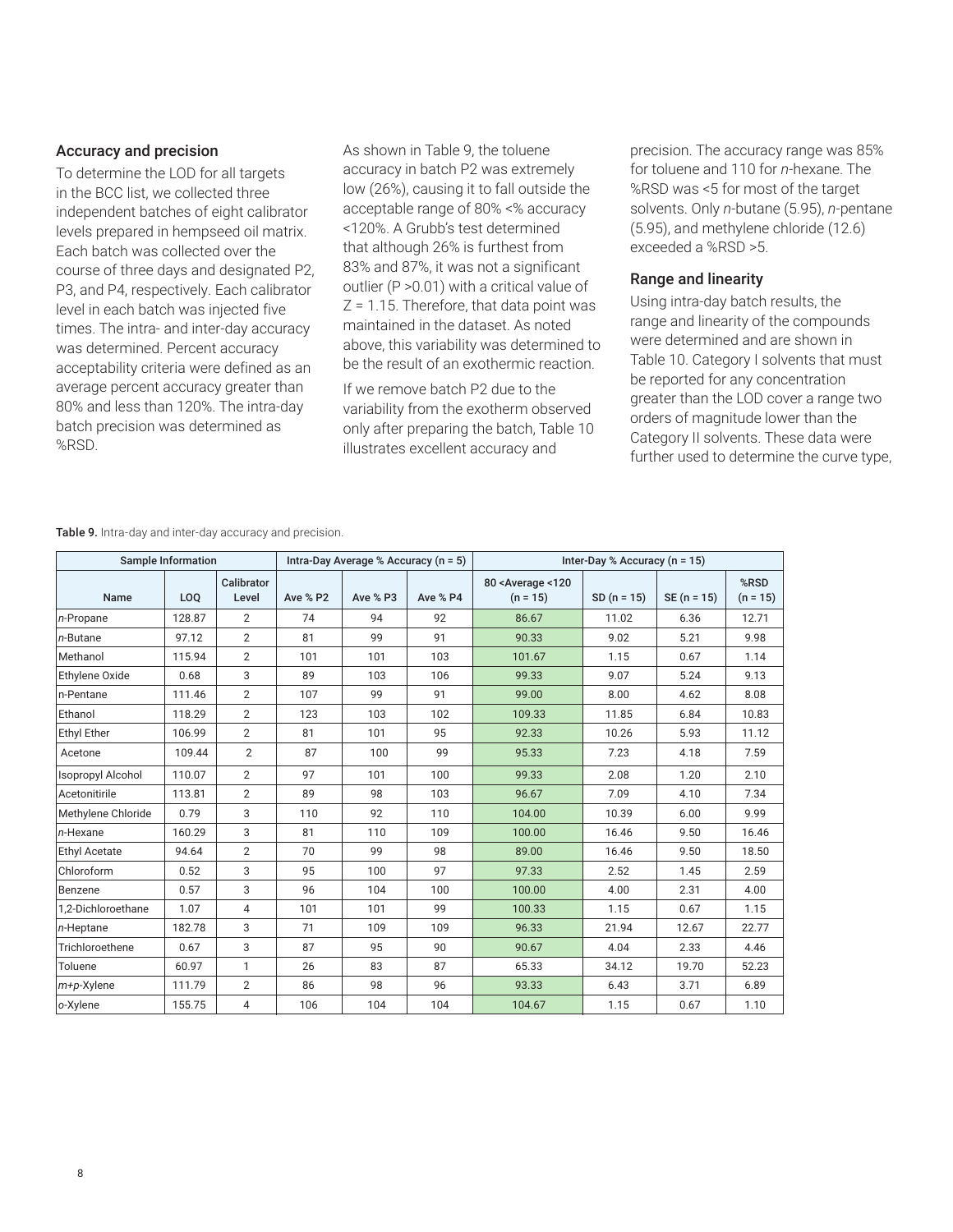|                      | <b>Sample Information</b> |                     |          | Intra-Day Average % Accuracy (n = 5)                                | Inter-Day % Accuracy ( $n = 15$ ) |               |              |                    |  |
|----------------------|---------------------------|---------------------|----------|---------------------------------------------------------------------|-----------------------------------|---------------|--------------|--------------------|--|
| Name                 | LOO                       | Calibrator<br>Level | Ave % P3 | 80 <average <120<br="">Ave % P4<br/><math>(n = 15)</math></average> |                                   | $SD (n = 15)$ | $SE(n = 15)$ | %RSD<br>$(n = 15)$ |  |
| n-Propane            | 128.87                    | $\overline{2}$      | 94       | 92                                                                  | 93                                | 1.41          | 1.00         | 1.52               |  |
| $n$ -Butane          | 97.12                     | $\overline{2}$      | 99       | 91                                                                  | 95                                | 5.66          | 4.00         | 5.95               |  |
| Methanol             | 115.94                    | $\overline{2}$      | 101      | 103                                                                 | 102                               | 1.41          | 1.00         | 1.39               |  |
| Ethylene Oxide       | 0.68                      | 3                   | 103      | 106                                                                 | 105                               | 2.12          | 1.50         | 2.03               |  |
| $n$ -Pentane         | 111.46                    | $\overline{2}$      | 99       | 91                                                                  | 95                                | 5.66          | 4.00         | 5.95               |  |
| Ethanol              | 118.29                    | $\overline{2}$      | 103      | 102                                                                 | 103                               | 0.71          | 0.50         | 0.69               |  |
| <b>Ethyl Ether</b>   | 106.99                    | $\overline{2}$      | 101      | 95                                                                  | 98                                | 4.24          | 3.00         | 4.33               |  |
| Acetone              | 109.44                    | $\overline{2}$      | 100      | 99                                                                  | 100                               | 0.71          | 0.50         | 0.71               |  |
| Isopropyl Alcohol    | 110.07                    | $\overline{2}$      | 101      | 100                                                                 | 101                               | 0.71          | 0.50         | 0.70               |  |
| Acetonitirile        | 113.81                    | $\overline{2}$      | 98       | 103                                                                 | 101                               | 3.54          | 2.50         | 3.52               |  |
| Methylene Chloride   | 0.79                      | 3                   | 92       | 110                                                                 | 101                               | 12.73         | 9.00         | 12.60              |  |
| $n$ -Hexane          | 160.29                    | 3                   | 110      | 109                                                                 | 110                               | 0.71          | 0.50         | 0.65               |  |
| <b>Ethyl Acetate</b> | 94.64                     | $\overline{2}$      | 99       | 98                                                                  | 99                                | 0.71          | 0.50         | 0.72               |  |
| Chloroform           | 0.52                      | 3                   | 100      | 97                                                                  | 99                                | 2.12          | 1.50         | 2.15               |  |
| Benzene              | 0.57                      | 3                   | 104      | 100                                                                 | 102                               | 2.83          | 2.00         | 2.77               |  |
| 1.2-Dichloroethane   | 1.07                      | $\overline{4}$      | 101      | 99                                                                  | 100                               | 1.41          | 1.00         | 1.41               |  |
| n-Heptane            | 182.78                    | 3                   | 109      | 109                                                                 | 109                               | 0.00          | 0.00         | 0.00               |  |
| Trichloroethene      | 0.67                      | 3                   | 95       | 90                                                                  | 93                                | 3.54          | 2.50         | 3.82               |  |
| Toluene              | 60.97                     | 1                   | 83       | 87                                                                  | 85                                | 2.83          | 2.00         | 3.33               |  |
| m+p-Xylene           | 111.79                    | $\overline{2}$      | 98       | 96                                                                  | 97                                | 1.41          | 1.00         | 1.46               |  |
| o-Xylene             | 155.75                    | 4                   | 104      | 104                                                                 | 104                               | 0.00          | 0.00         | 0.00               |  |

Table 10. Intra-day and inter-day accuracy and precision with batch P2 removed.

Table 11. Intra-day range, linearity and regression statistics.

| Name                 | Range (ppm)   | Number of<br><b>Calibrators</b> | <b>Curve Type</b> | Weighting | Regression               | Linearity $(R2)$ |
|----------------------|---------------|---------------------------------|-------------------|-----------|--------------------------|------------------|
| n-Propane            | 47 to 6000    | 8                               | Linear            | 1/x       | $y = 0.0288x - 1.116$    | 0.9915           |
| n-Butane             | 47 to 6000    | 8                               | Linear            | 1/x       | $y = 0.00942 - 0.195$    | 0.9972           |
| Methanol             | 47 to 6000    | 8                               | Linear            | 1/x       | $v = 0.00221 + 0.130$    | 0.9996           |
| Ethylene Oxide       | 0.29 to 19.00 | $\overline{7}$                  | Linear            | 1/x       | $y = 0.0144 - 7.436E-5$  | 0.9981           |
| n-Pentane            | 47 to 6000    | 8                               | Linear            | 1/x       | $v = 0.0108 + 0.0123$    | 0.9992           |
| Ethanol              | 47 to 6000    | 8                               | Linear            | 1/x       | $y = 0.00231 + 0.0419$   | 0.9993           |
| <b>Ethyl Ether</b>   | 47 to 6000    | 8                               | Linear            | 1/x       | $y = 0.0154 + 0.112$     | 0.9994           |
| Acetone              | 47 to 6000    | 8                               | Linear            | 1/x       | $y = 0.0102 + 0.109$     | 0.9992           |
| Isopropyl Alcohol    | 47 to 6000    | 8                               | Linear            | 1/x       | $y = 0.00313 + 0.0481$   | 0.9999           |
| Acetonitirile        | 47 to 6000    | 8                               | Linear            | 1/x       | $v = 0.00369 + 0.181$    | 0.9991           |
| Methylene Chloride   | 0.29 to 19.00 | $\overline{7}$                  | Linear            | 1/x       | $y = 0.00571 + 0.0166$   | 0.9990           |
| $n$ -Hexane          | 94 to 6000    | $\overline{7}$                  | Linear            | 1/x       | $y = 0.0312 + 2.533$     | 0.9999           |
| <b>Ethyl Acetate</b> | 47 to 6000    | 8                               | Linear            | 1/x       | $y = 0.0103 + 0.162$     | 0.9990           |
| Chloroform           | 0.29 to 19.00 | $\overline{7}$                  | Linear            | 1/x       | $y = 0.00566 + 8.268E-4$ | 0.9990           |
| Benzene              | 0.29 to 19.00 | $\overline{7}$                  | Linear            | 1/x       | $y = 0.182 + 0.00469$    | 0.9995           |
| 1,2-Dichloroethane   | 0.58 to 19.00 | 6                               | Linear            | 1/x       | $y = 0.00394 + 3.089E-4$ | 0.9973           |
| n-Heptane            | 94 to 6000    | $\overline{7}$                  | Linear            | 1/x       | $y = 0.00420 + 0.152$    | 0.9980           |
| Trichloroethene      | 0.29 to 19.00 | $\overline{7}$                  | Linear            | 1/x       | $y = 0.00524 + 8.324E-4$ | 0.9999           |
| Toluene              | 47 to 6000    | 8                               | Linear            | 1/x       | $y = 0.00565 + 0.0846$   | 0.9988           |
| m+p-Xylene           | 47 to 3000    | 8                               | Linear            | 1/x       | $y = 0.00299 + 0.0209$   | 0.9994           |
| o-Xylene             | 94 to 3000    | 6                               | Linear            | 1/x       | $y = 0.00216 + 0.0310$   | 0.9998           |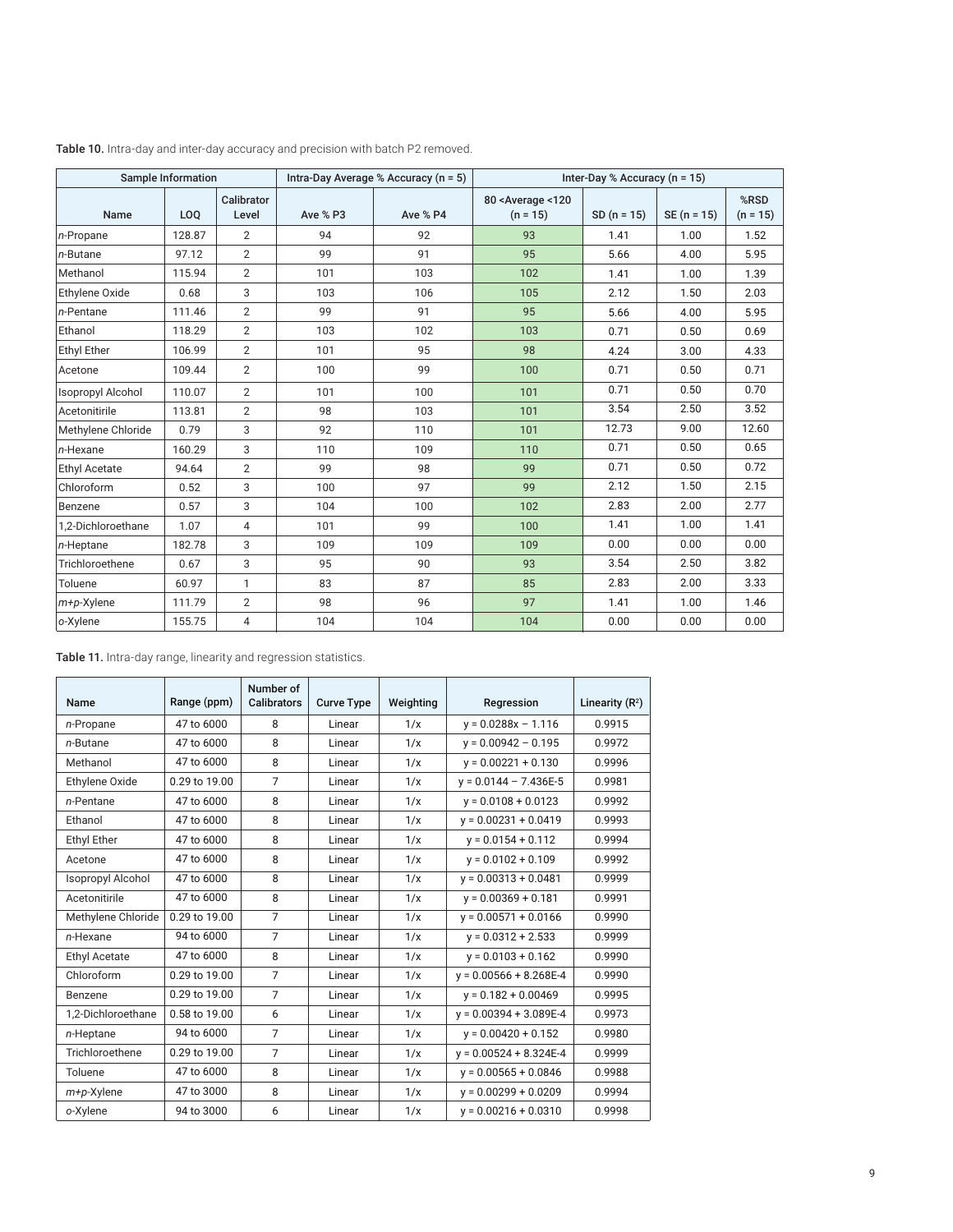weighting, and regression statistics for each analyte. In all cases, the curves were linear, with six or more calibration levels, and coefficients of determination  $(R<sup>2</sup>)$  >0.99. Figure 1 is the SIM TIC chromatogram for the target solvents at the highest calibration level. It shows

the extreme concentration difference between the Category I solvents, which must be reported for any detection greater the LOD, and the Category II solvents with limits of quantitation defined in the BCC regulations. Figure 2 zooms in on the Category I solvents in

the chromatogram. Figures 3 through 5 are example calibration curves for two Category I solvents, ethylene oxide and 1,2-dichloroethane, and one Category II solvent, *o*-xylene.



Figure 1. SIM TIC chromatogram of the Category I and II solvents defined by the CA BCC. The red trace are the Category II solvents at the high calibrator level of 6000 ppm. The blue trace is the Category I solvents at the high calibration level of 19 ppm.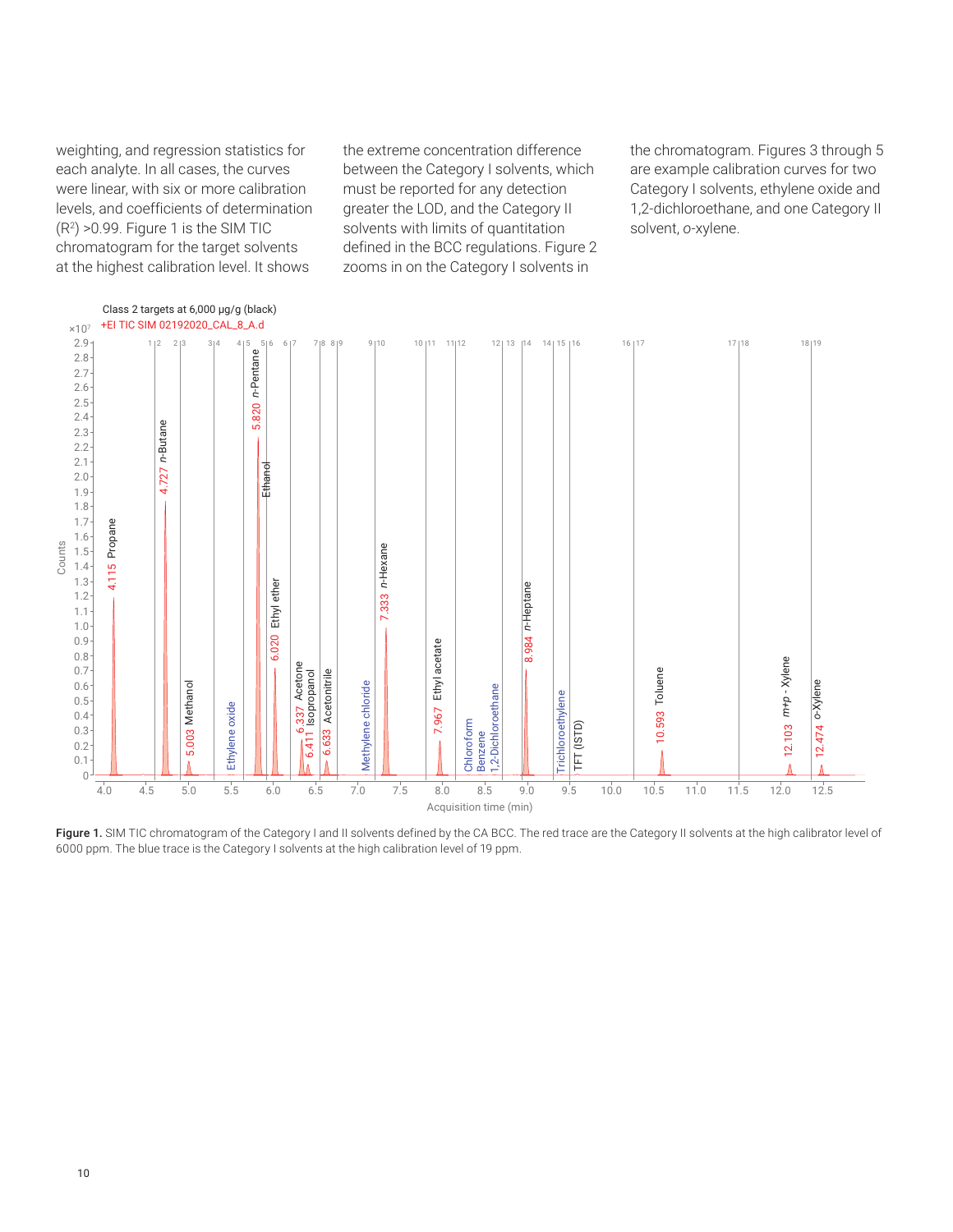

Figure 2. Zoomed SIM TIC illustrating the Category I solvents at the high calibration level of 19 ppm.



Figure 3. Ethylene oxide calibration curve.





Figure 4. 1,2-Dichlorethane calibration curve.